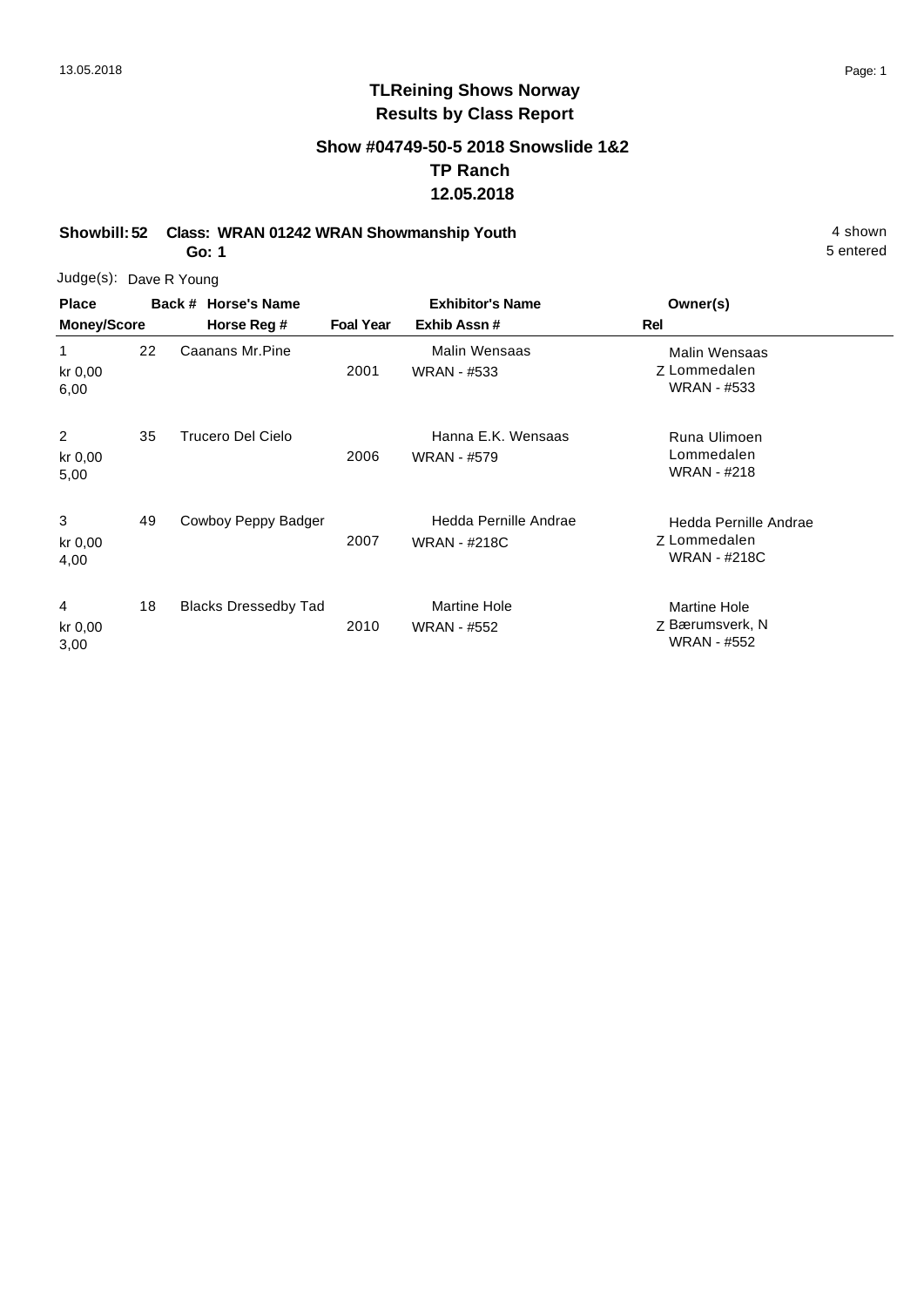### **Show #04749-50-5 2018 Snowslide 1&2 TP Ranch 12.05.2018**

**Showbill: 53 Class: WRAN 31202 Wran Showmanship Rookie** 3 shown

**Go: 1**

4 entered

| <b>Place</b><br><b>Money/Score</b> |    | Back # Horse's Name<br>Horse Reg # | <b>Foal Year</b> | <b>Exhibitor's Name</b><br>Exhib Assn#       | Owner(s)<br><b>Rel</b>                                              |
|------------------------------------|----|------------------------------------|------------------|----------------------------------------------|---------------------------------------------------------------------|
| kr 0,00<br>4,00                    | 49 | Cowboy Peppy Badger                | 2007             | Hedda Pernille Andrae<br><b>WRAN - #218C</b> | Hedda Pernille Andrae<br><b>Z</b> Lommedalen<br><b>WRAN - #218C</b> |
| $\overline{2}$<br>kr 0,00<br>3,00  | 18 | <b>Blacks Dressedby Tad</b>        | 2010             | Martine Hole<br><b>WRAN - #552</b>           | Martine Hole<br>Z Bærumsverk, N<br><b>WRAN - #552</b>               |
| 3<br>kr 0,00<br>2,00               | 35 | Trucero Del Cielo                  | 2006             | Hanna E.K. Wensaas<br><b>WRAN - #579</b>     | Runa Ulimoen<br>Lommedalen<br><b>WRAN - #218</b>                    |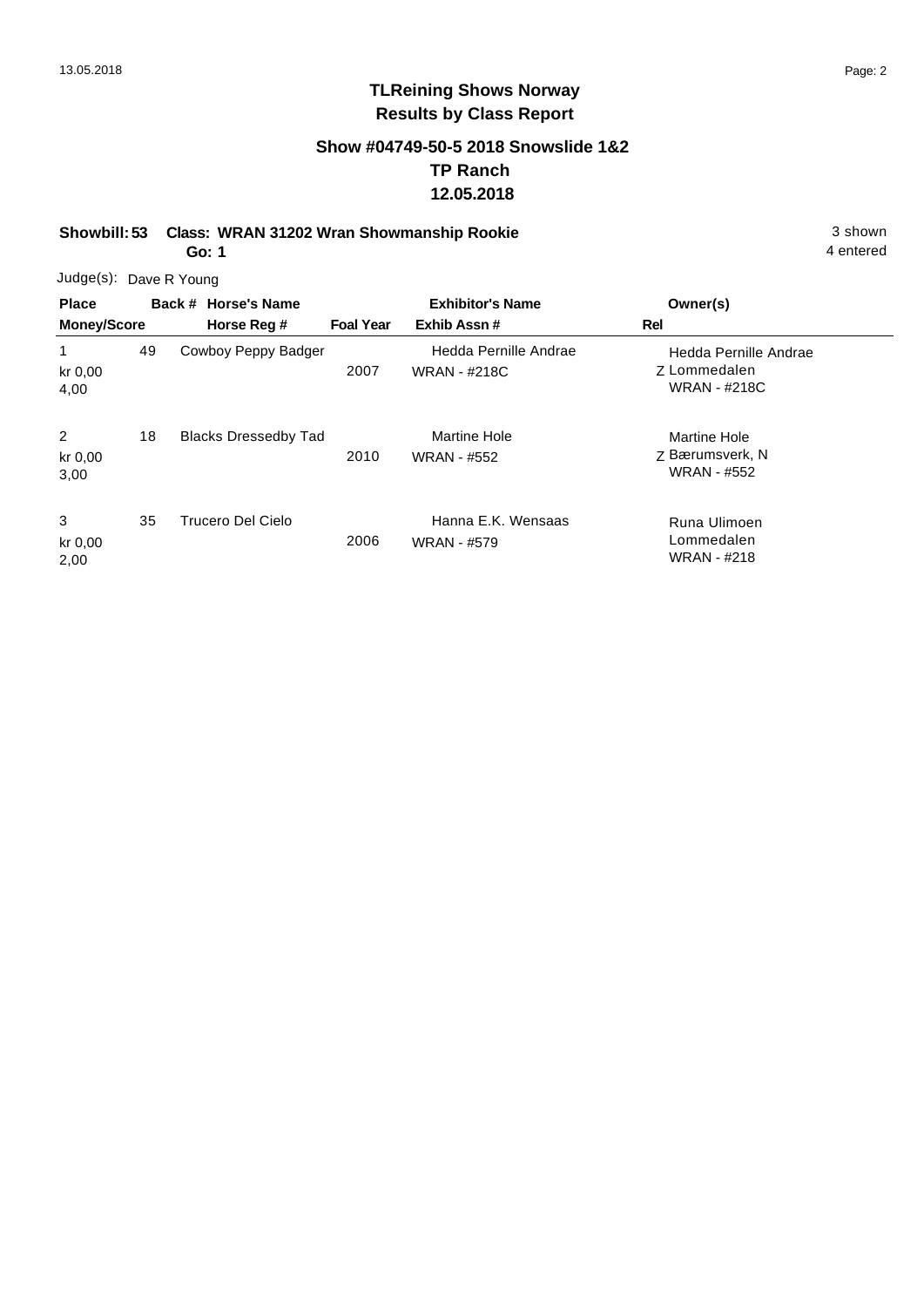### **Show #04749-50-5 2018 Snowslide 1&2 TP Ranch 12.05.2018**

**Showbill: 54 Class: WRAN 01202 Wran Showmanship Open** 5 Shown 5 Shown

**Go: 1**

| Judge(s): Dave R Young |  |
|------------------------|--|
|                        |  |

| <b>Place</b><br><b>Money/Score</b> |    | Back # Horse's Name         | <b>Exhibitor's Name</b> |                                              | Owner(s)                                                     |  |
|------------------------------------|----|-----------------------------|-------------------------|----------------------------------------------|--------------------------------------------------------------|--|
|                                    |    | Horse Reg #                 | <b>Foal Year</b>        | Exhib Assn#                                  | Rel                                                          |  |
| $\mathbf{1}$<br>kr 0,00<br>7,00    | 22 | Caanans Mr.Pine             | 2001                    | Malin Wensaas<br><b>WRAN - #533</b>          | Malin Wensaas<br>Z Lommedalen<br><b>WRAN - #533</b>          |  |
| $\overline{2}$<br>kr 0,00<br>6,00  | 35 | Trucero Del Cielo           | 2006                    | Hanna E.K. Wensaas<br><b>WRAN - #579</b>     | Runa Ulimoen<br>Lommedalen<br>WRAN - #218                    |  |
| 3<br>kr 0,00<br>5,00               | 49 | Cowboy Peppy Badger         | 2007                    | Hedda Pernille Andrae<br><b>WRAN - #218C</b> | Hedda Pernille Andrae<br>Z Lommedalen<br><b>WRAN - #218C</b> |  |
| DQ<br>kr 0,00<br>0,00              | 18 | <b>Blacks Dressedby Tad</b> | 2010                    | <b>Martine Hole</b><br><b>WRAN - #552</b>    | <b>Martine Hole</b><br>Z Bærumsverk, N<br><b>WRAN - #552</b> |  |
| DQ.<br>kr 0,00<br>0,00             | 48 | It's All About Zanta        |                         | <b>Malin Rausand</b><br><b>WRAN - #634</b>   | <b>Malin Rausand</b><br>Z Kroderen<br><b>WRAN - #634</b>     |  |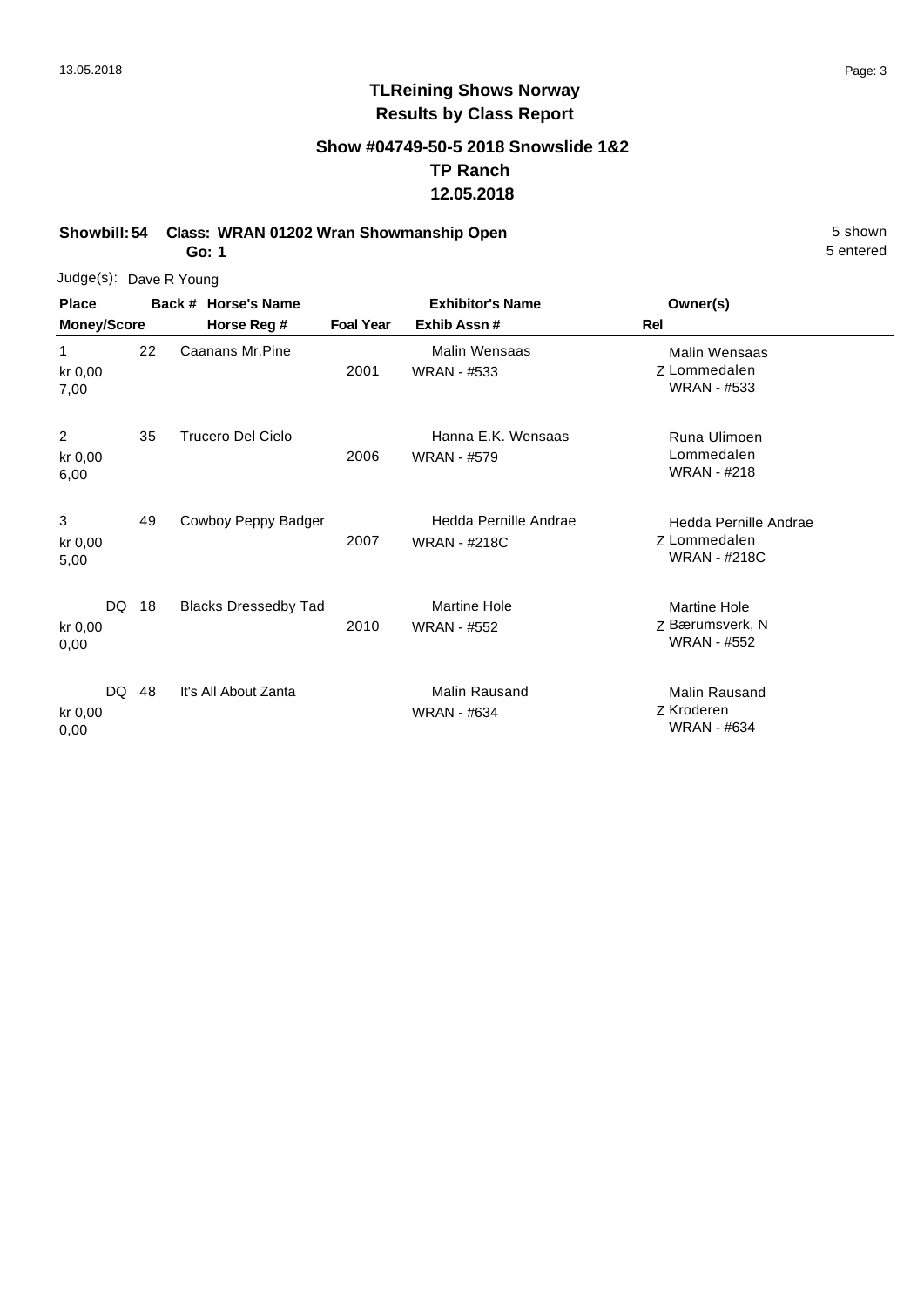### **Show #04749-50-5 2018 Snowslide 1&2 TP Ranch 11.05.2018**

#### **Showbill: 56 Class: WRAN 04002 Wran Western Horsemanship Youth** 1 shown 1 shown

**Go: 1**

1 entered

| <b>Place</b>       |    | Back # Horse's Name |                  | <b>Exhibitor's Name</b> | Owner(s)      |
|--------------------|----|---------------------|------------------|-------------------------|---------------|
| <b>Money/Score</b> |    | Horse Reg #         | <b>Foal Year</b> | Exhib Assn #            | Rel           |
|                    | 22 | Caanans Mr.Pine     |                  | Malin Wensaas           | Malin Wensaas |
| kr 0.00            |    |                     | 2001             | WRAN - #533             | Z Lommedalen  |
| 2,00               |    |                     |                  |                         | WRAN - #533   |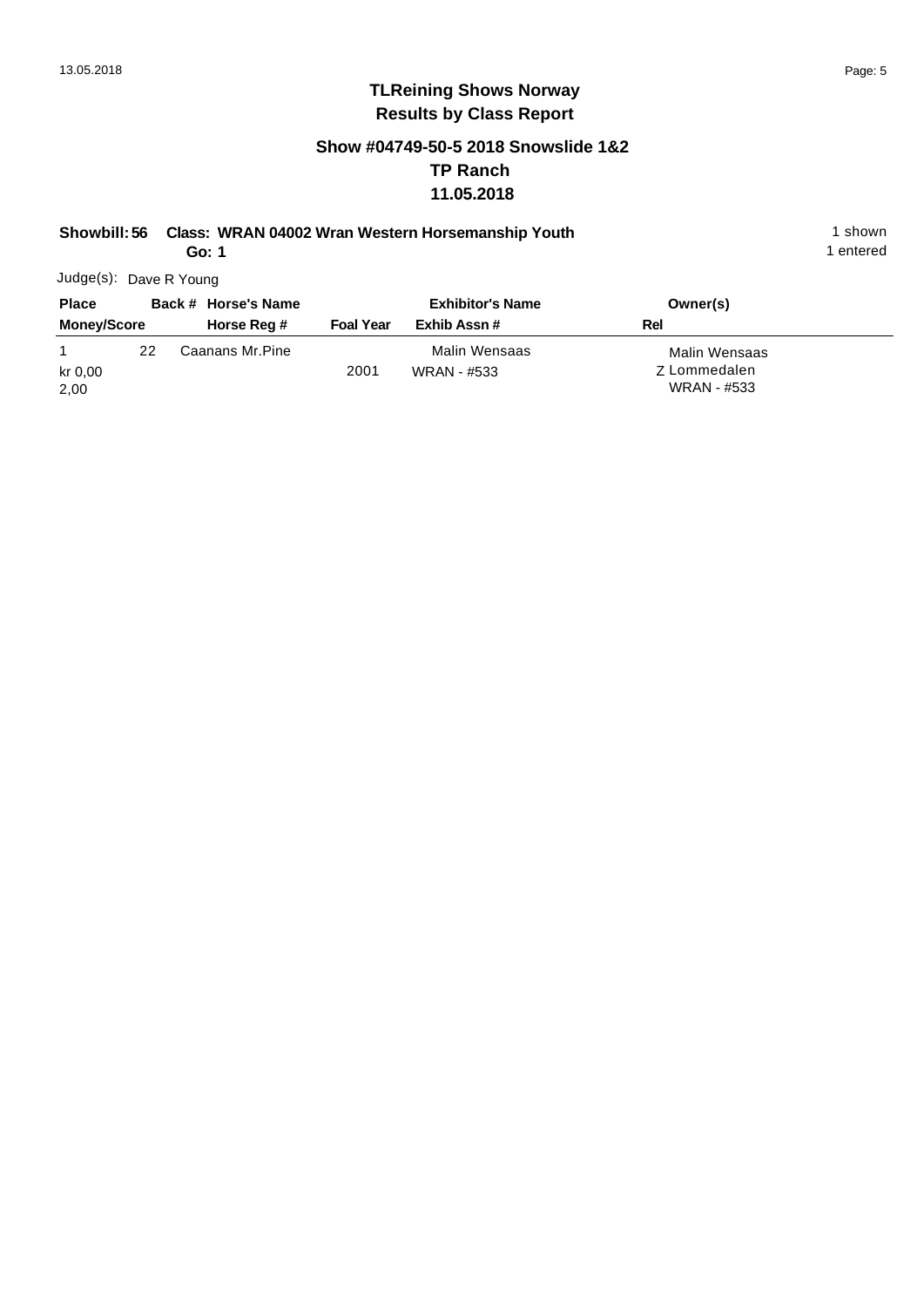2 entered

### **TLReining Shows Norway Results by Class Report**

### **Show #04749-50-5 2018 Snowslide 1&2 TP Ranch 11.05.2018**

**Showbill: 57 Class: WRAN 34102 Wran W.Horsemamship Rookie** 2 shown

**Go: 1**

Judge(s): Dave R Young **Back # Horse's Name Place Owner(s) Horse Reg # Exhib Assn # Foal Year Rel Exhibitor's Name Money/Score** 1 Z Melby Andreas 2012 50 SV Simply Super Sonic Melby Andreas kr 0,00 2,00 2 Z Kroderen Malin Rausand WRAN - #634 It's All About Zanta **Malin Rausand** WRAN - #634 48 kr 0,00 1,00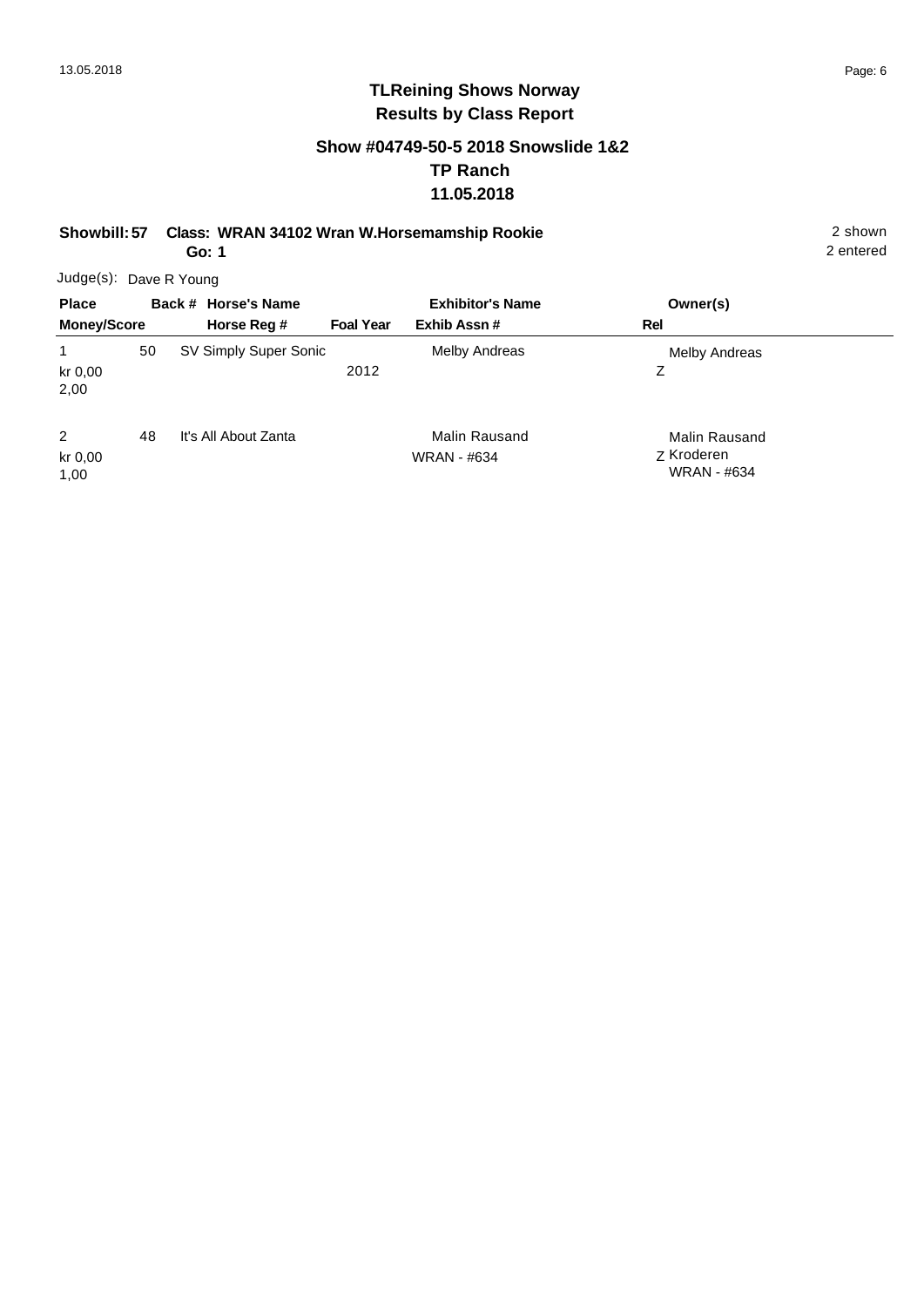### **Show #04749-50-5 2018 Snowslide 1&2 TP Ranch 11.05.2018**

**Showbill: 58 Class: WRAN 04102 Wran W.Horsemanship Open** 2 shown 2 shown

**Go: 1**

2 entered

| <b>Place</b><br><b>Money/Score</b> |       | Back # Horse's Name<br>Horse Reg # | <b>Foal Year</b> | <b>Exhibitor's Name</b><br>Exhib Assn# | Owner(s)<br>Rel                                     |
|------------------------------------|-------|------------------------------------|------------------|----------------------------------------|-----------------------------------------------------|
| kr 0,00<br>2,00                    | 22    | Caanans Mr.Pine                    | 2001             | Malin Wensaas<br><b>WRAN - #533</b>    | Malin Wensaas<br>Z Lommedalen<br><b>WRAN - #533</b> |
| kr 0,00<br>0,00                    | DQ 48 | It's All About Zanta               |                  | Malin Rausand<br><b>WRAN - #634</b>    | Malin Rausand<br>Z Kroderen<br><b>WRAN - #634</b>   |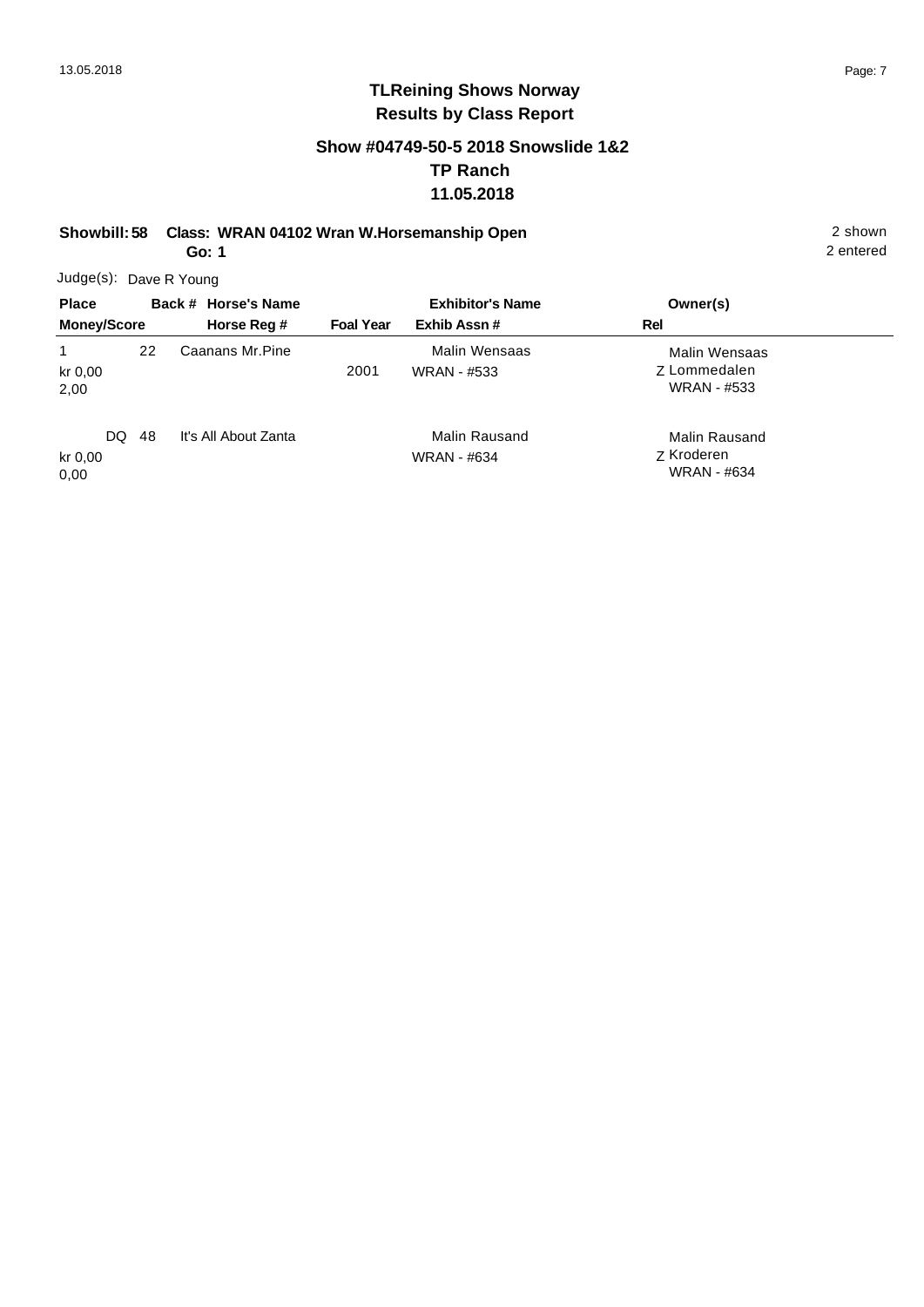### **Show #04749-50-5 2018 Snowslide 1&2 TP Ranch 12.05.2018**

### **Showbill: 63 Class: WRAN 03442 Wran Reining Youth** 1 Shown 1 shown

**Go: 1**

| Judge(s): Dave R Young |
|------------------------|
|                        |

| <b>Place</b>       |    | Back # Horse's Name |                  | <b>Exhibitor's Name</b>                         | Owner(s)                                                            |
|--------------------|----|---------------------|------------------|-------------------------------------------------|---------------------------------------------------------------------|
| <b>Money/Score</b> |    | Horse Reg #         | <b>Foal Year</b> | Exhib Assn #                                    | Rel                                                                 |
| kr 180,00<br>55,00 | 24 | SV Lady Charisma    | 2006             | Veronica Loevlund Andersen<br><b>WRAN - 553</b> | Veronica Loevlund Andersen<br>Z Lillehammer, N<br><b>WRAN - 553</b> |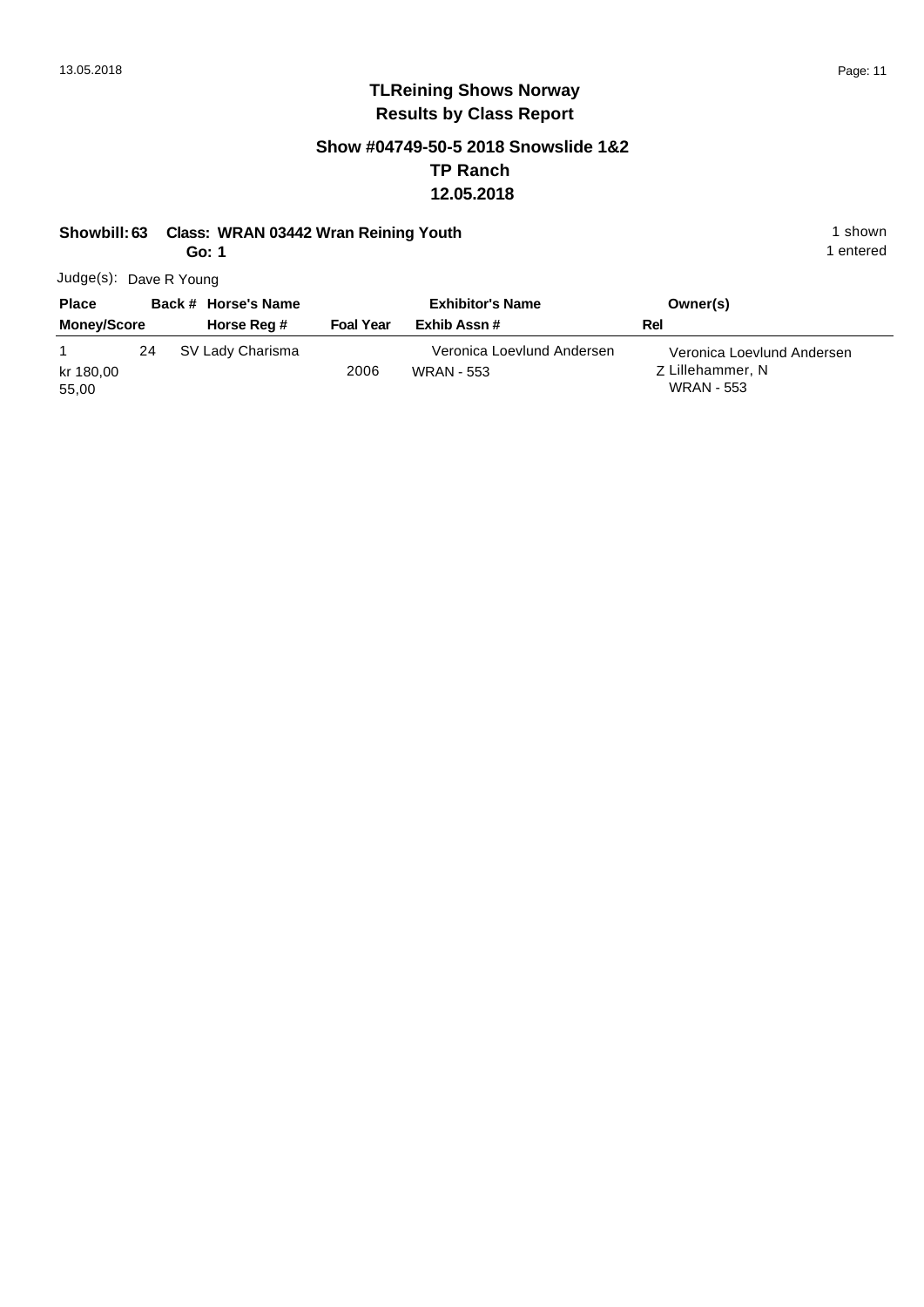### **Show #04749-50-5 2018 Snowslide 1&2 TP Ranch 12.05.2018**

**Showbill: 68 Class: WRAN 07802 Wran Ranch Riding Rookie** 2 shown

**Go: 1**

2 entered

| <b>Place</b>         |    | Back # Horse's Name   |                  | <b>Exhibitor's Name</b> | Owner(s)                        |
|----------------------|----|-----------------------|------------------|-------------------------|---------------------------------|
| <b>Money/Score</b>   |    | Horse Reg #           | <b>Foal Year</b> | Exhib Assn#             | <b>Rel</b>                      |
| 1<br>kr 0,00<br>2,00 | 26 | Lemos Freckled Lena   | 2009             | Simone Hornsletten      | Lena Notstad Haugland<br>Loeten |
| 2<br>kr 0,00<br>1,00 | 50 | SV Simply Super Sonic | 2012             | Melby Andreas           | Melby Andreas<br>Ζ              |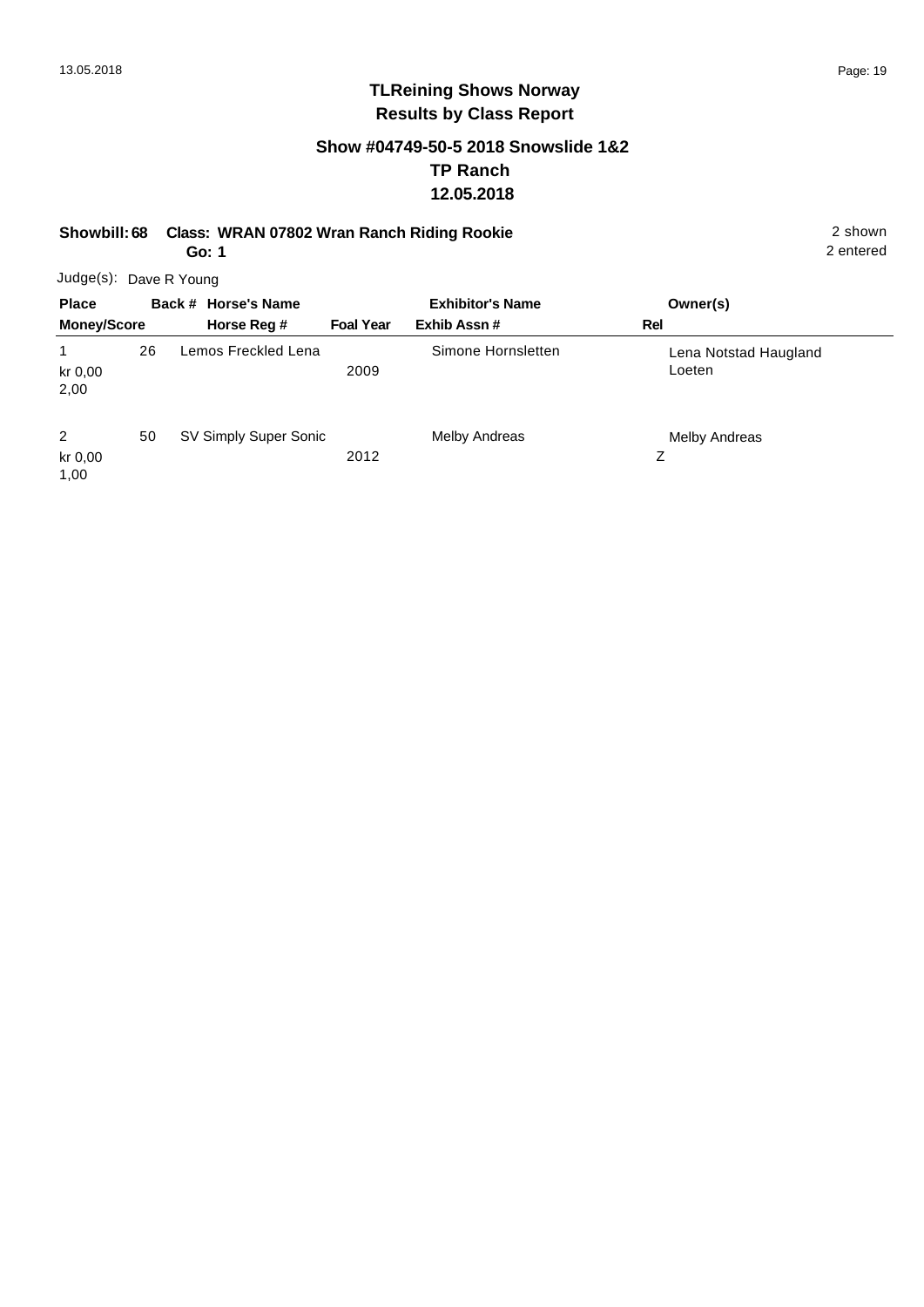3 entered

# **TLReining Shows Norway Results by Class Report**

#### **Show #04749-50-5 2018 Snowslide 1&2 TP Ranch 11.05.2018**

**Showbill: 75 Class: WRAN 00242 Wran W.Pleasure W&T** 2 shown

**Go: 1**

| <b>Place</b>         |    | Back # Horse's Name   |                  | <b>Exhibitor's Name</b>                         | Owner(s)                                                            |
|----------------------|----|-----------------------|------------------|-------------------------------------------------|---------------------------------------------------------------------|
| <b>Money/Score</b>   |    | Horse Reg #           | <b>Foal Year</b> | Exhib Assn#                                     | Rel                                                                 |
| kr 0,00<br>3,00      | 24 | SV Lady Charisma      | 2006             | Veronica Loevlund Andersen<br><b>WRAN - 553</b> | Veronica Loevlund Andersen<br>Z Lillehammer, N<br><b>WRAN - 553</b> |
| 2<br>kr 0,00<br>2,00 | 50 | SV Simply Super Sonic | 2012             | Ann Cathrin Melby<br><b>WRAN - #014</b>         | Melby Andreas                                                       |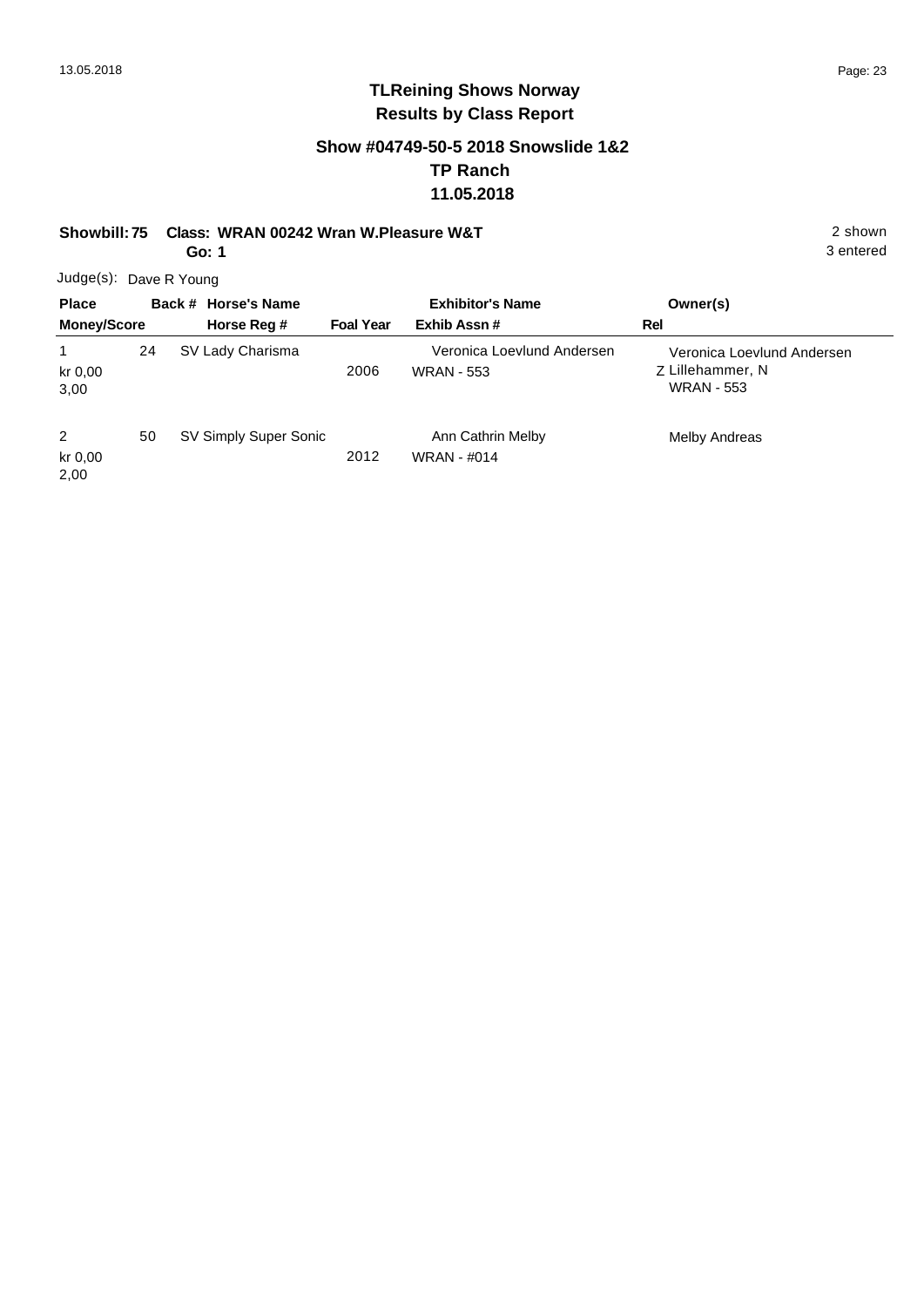### **Show #04749-50-5 2018 Snowslide 1&2 TP Ranch 12.05.2018**

#### **Showbill: 77 Class: WRAN 34202 WRAN W.Pleasure Rookie** 1 Shown 1 shown

**Go: 1**

| Judge(s): Dave R Young |
|------------------------|
|------------------------|

| <b>Place</b>       |    | Back # Horse's Name   |                  | <b>Exhibitor's Name</b> | Owner(s)      |  |
|--------------------|----|-----------------------|------------------|-------------------------|---------------|--|
| <b>Money/Score</b> |    | Horse Reg #           | <b>Foal Year</b> | Exhib Assn #            | Rel           |  |
|                    | 50 | SV Simply Super Sonic |                  | Melby Andreas           | Melby Andreas |  |
| kr 0,00<br>1,00    |    |                       | 2012             |                         |               |  |